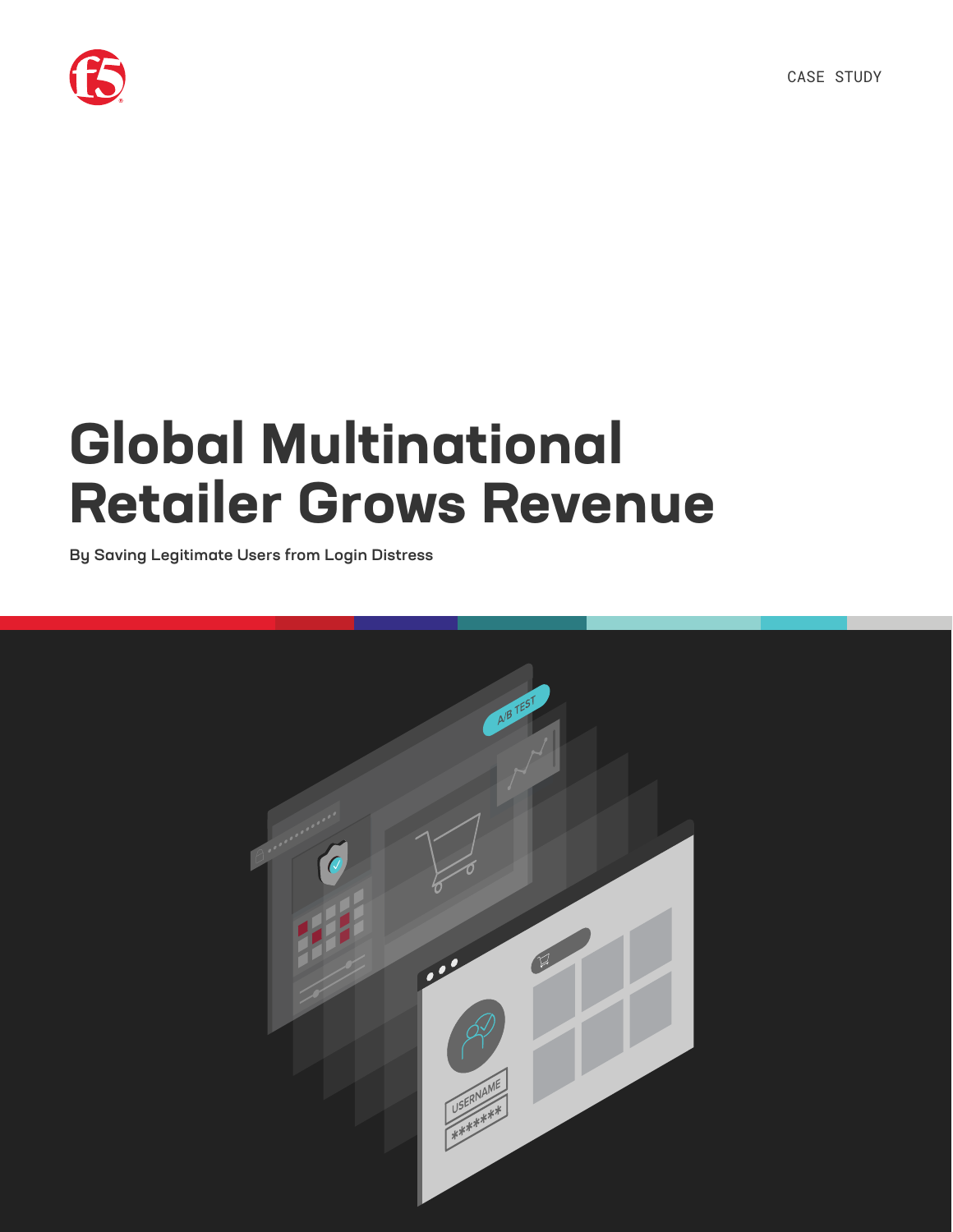HOW ONE OF THE WORLD'S LARGEST BEAUTY RETAILERS IS BENEFITING FROM F5'S SHAPE RECOGNIZE

Safely and silently re-authenticating known legitimate users is driving

- 1. Material conversion improvements, supporting sales growth in the tens of millions of dollars per year
- 2. Margin improvements by better converting traffic that had already been successfully driven to the website
- 3. Reduced login friction for millions of users each year

**The Customer: One of the world 's top online beauty retailers—**with annual sales in excess of \$10 billion–was looking for ways to increase online revenue and improve online customer experience in the hyper competitive beauty industry.

### **The Opportunity: Rescuing Real Users Lost Due to Log-in Friction**

Capturing the attention of consumers and leading them to your website is an expensive proposition for an online retailer. Once on your site, even seemingly small improvements in the conversion from shoppers to buyers can yield significant revenue and margin improvements.

**Forgotten passwords = login friction for legitimate users.** Like many e-commerce platforms, this beauty retailer's website automatically logged users out of sessions after 30 minutes of inactivity. Short web sessions are viewed across much of the application security world as a standard security practice, with the intention of preventing fraud that might occur when different consumers use the same computer logged into the same merchant session.

Unfortunately, short web sessions can negatively impact revenue and usability for most brands. Here's why: For an average website, among returning, previously logged in users:

- 70% will be able to log in successfully on their first attempt
- 20% will struggle to log in but will eventually get in through multiple attempts or even the friction of a password reset
- 10% will never succeed and will abandon the attempt to log in

Some of the frustrated users who abandon login are known good users, and many of them end up purchasing from other brands whose sites impose less friction.

**Safely recognizing known good users without increasing fraud.** F5 proposed to this beauty retailer that they could safely and silently re-authenticate known good users, thereby measurably increasing online sales without increasing fraud. F5 offers a solution called Shape Recognize that leverages the power of artificial intelligence and F5's network insights to safely and accurately identify legitimate, returning users, so that applications can offer them improved, streamlined experiences that eliminate friction and drive improvements in conversion - and revenue. With Shape Recognize, F5 offered this beauty retailer the ability to have persistent login sessions for legitimate returning users, similar to Amazon, Gmail, and PayPal. This resulted in increased revenue, without an increase in fraud.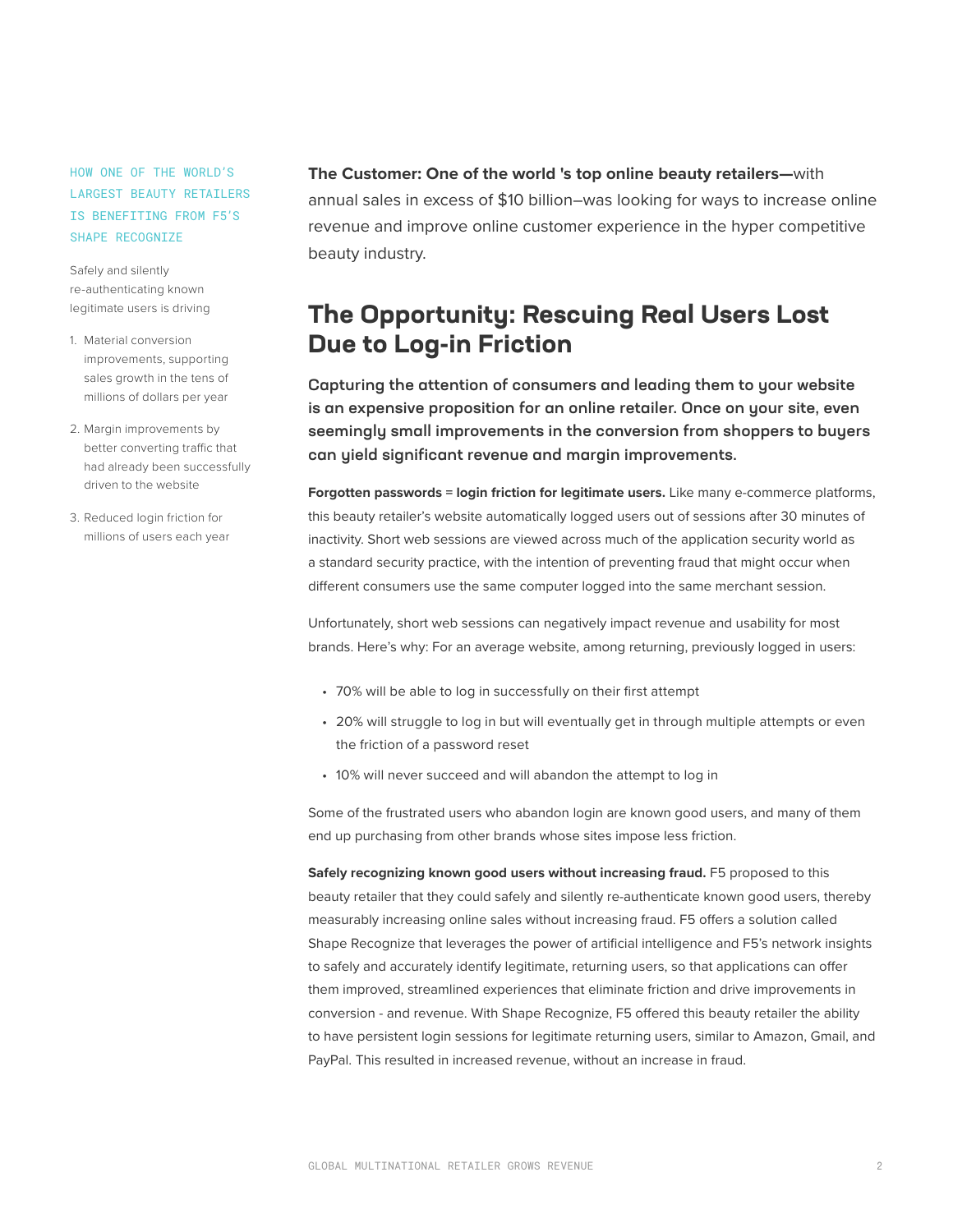#### **The Investigation**

During a proof of concept phase, F5 partnered with this leading beauty retailer to deploy A/B testing, comparing groups that received extended sessions to control groups using the original default 30-minute web session. Visitors to the retailer's website were randomly assigned to the control and test groups based on a mutually agreed upon sample

The A/B testing was designed to compare fraud indicators and conversion metrics, in order to measure impacts on conversion and revenue as well as potential online fraud.

The A/B testing set out to answer two major questions:

- 1. Does extending web login session length increase fraud losses? This was measured by looking at three different customer-specific online fraud indicators.
- 2. Does lengthening web login session length increase business value (in this case, online sales of beauty products) and usability for those consumers who were previously experiencing login friction? This was measured by looking at conversion lift and the reduction in overall user login friction. Conversion lift was measured in the customer's web analytics environment.

#### **The Solution**

After completing the A/B testing, the data pointed to the following conclusions:

**Recognizing known good users by leveraging F5's Shape Recognize safely produced a meaningful improvement in business value.** For this beauty retailer, safely and silently re-authenticating known good users produced a measurable improvement in business results. Specifically, the retailer noticed 13,000 fewer manual logins and an increase of 373 additional purchases per day on average. When this capability is extended to all of the retailer's online customers, it is expected to result in 750 additional purchases per day on average. This is expected to increase top-line revenue by approximately \$20M per year.

**Recognizing known good users via F5's Shape Recognize did not increase online fraud.**

The retailer's key fraud indicators showed no statistically significant increase in fraud when login friction was reduced. Shape Recognize eliminates the risk of fraud increase by safely and silently re-authenticating only known legitimate returning users. Other categories of users are still subject to the original 30-minute session length. SAFE does not adversely impact business operations. SAFE yielded marked, tangible results without negatively impacting the business environment.

#### WHY F5 SHAPE?

F5 Shape is a trusted leader in providing application security. The same AI-powered precision F5 Shape offers to accurately detect attack traffic in real-time to secure applications can now be offered to safely identify known legitimate users in real-time to improve user experience and increase revenue.